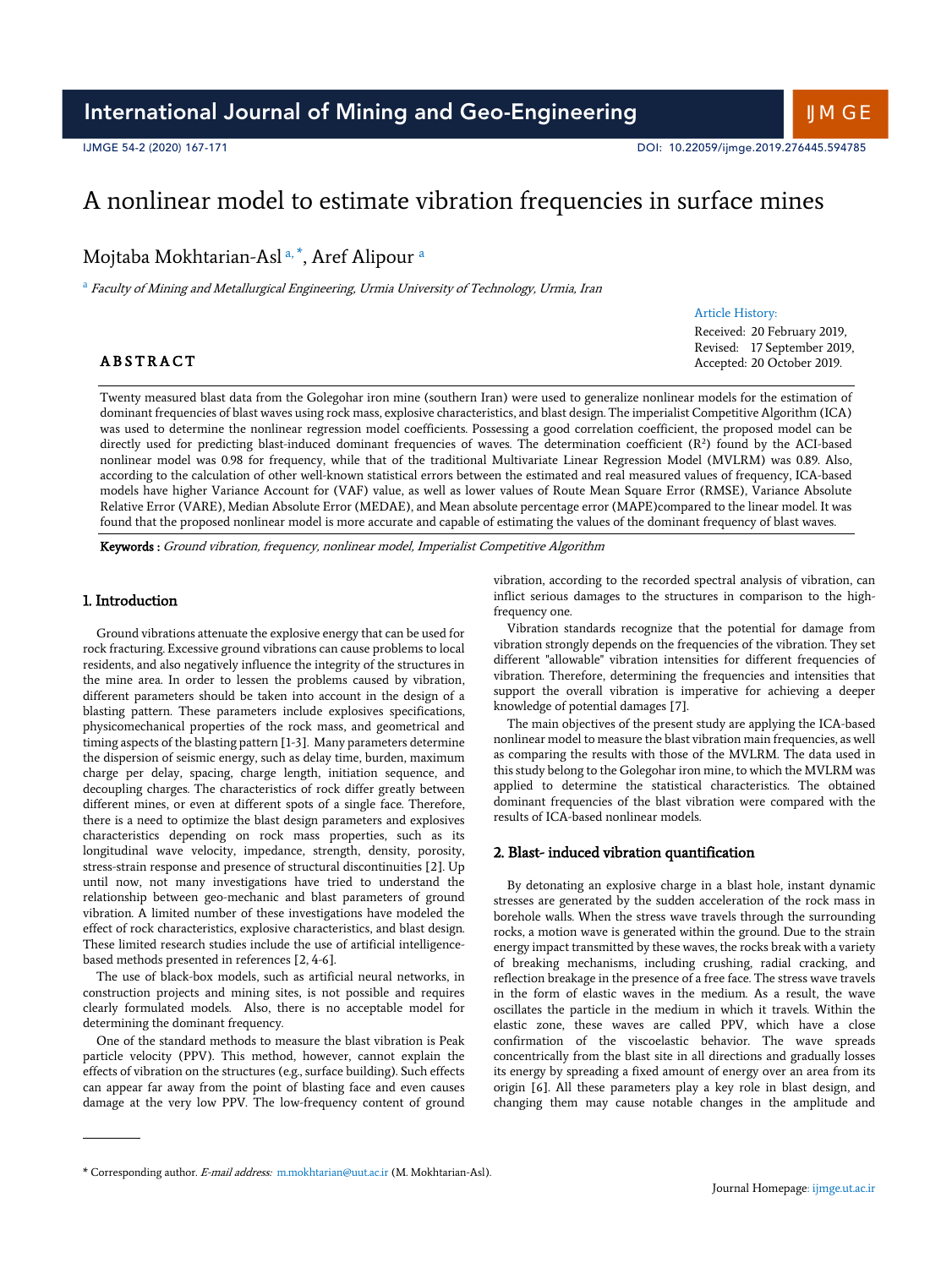frequency of the blast vibration. The PPV is a standard way to examine blast vibration damage potential. However, this parameter is not robust enough to describe the effect on structures, such as surface buildings, positioned in far distances from the point of blasting, which can be destroyed even at very low PPVs. According to spectral analysis, lowfrequency ground vibrations cause more intense damages than high frequencies [8, 9]. In the case of blasts in mines, the frequency is usually below 100 Hz for mining blasts, and it does not exceed 250 Hz even in the case of construction blasts. When an initial disturbance inflicts, it vibrates at one or more of its natural frequencies, on which the mass and stiffness distribution have the main effect. Therefore, it is notable that the degree of structural damage is a function of the closeness of the natural frequency between the structure and earthquake exciting forces and the duration of earthquake ground acceleration [10, 11].

Different ground vibration standards can study different vibration environments and building types. The majority of such standards rely on the frequency dependence of the vibration damage potential. Also, more rigorous standards are set for lower frequency vibrations close to the structure resonance frequencies than at higher ones [12].

#### 2.1. Case study

The Golegohar Iron Mine is located in the Kerman province, Southern Iran. The mine is formed within the Kheir-Abad anticline, which is part of the Sanandaj-Sirjan zone. The lithological units in the mine area include Paleozoic metamorphic rocks in the south and Mesozoic and Cenozoic sedimentary rocks in the east. The Paleozoic metamorphic rocks comprise the Golegohar complex, which is the oldest metamorphic setting that supplies iron ore. The lower division of the complex is a sequence of gneiss, mica schist, amphibolite, and quartz-schist [13,14]. The deposit has six giant anomalies, in the first of which the extraction operation is open-pit mining. This anomaly, which is called Mine I, is excavated through the drill and blast method. Fig. 1 illustrates the operating pit and its location on the geographical map of Iran. Because of the complex discontinuity, diversity of lithological units, and aquifers, it is important to evaluate the blast-induced ground vibration in Golegohar.

Several factors determine the nature and intensity of blast-induced ground vibrations. The peripheral rock types are moderate factors in ground vibration behavior. Geological discontinuity, on the other hand, has a critical role in the transmission of ground vibration [2, 15].

Another effective parameter is the distance between the blast face and vibration monitoring point. Blast geometry, as well, has a critical effect on ground vibration. Other key parameters that can minimize ground vibration under the control level include charge per delay, burden, spacing, charge length, hole diameter, length of the hole, and the like [1].

The main explosive used in the mine is ammonium nitrate and fuel oil (ANFO); however, drilling cuttings are used for the stemming object in Golegohar mine. The first and second rows of blasting are initiated with a delay of 80 ms, and the delay time between other rows was 50 ms. The diameter of blast holes is 251 mm, and every blast hole is drilled using perpendicularly drilled rotary machines. Database properties used in this study and the range of the variables are listed in Table 1.



Fig. 1. Location of the Golegohar iron mine on the geographical map of Iran, and a view of the open-pit mine.

## 3. Estimation of ground vibration frequency by a multivariate nonlinear model

This section investigates the correlations between blasting properties (B, S, CHL, EPD, D, BI & P) and actual measured frequency by using an ICA-based multivariate nonlinear regression model.

|  |  | Table 1. The range of blasting parameters in this study. |  |  |
|--|--|----------------------------------------------------------|--|--|
|  |  |                                                          |  |  |

| Parameter                                              | Index | Range          |
|--------------------------------------------------------|-------|----------------|
| Burden (m)                                             | B     | $3 - 10.5$     |
| Spacing $(m)$                                          | S     | $3.8 - 10.5$   |
| Charge length (m)                                      | CHL   | $4 - 17.5$     |
| Explosive per delay equivalent to ANFO<br>(kg)         | EPD   | $1600 - 25000$ |
| Distance of monitoring point from<br>blasting face (m) | D     | $200 - 2800$   |
| <b>Blastability Index</b>                              | BI    | $6.2 - 12.9$   |
| P-wave velocity (km/s)                                 | P     | $1.85 - 3.9$   |
| Frequency (Hz)                                         | Fr    | $6.2 - 22.7$   |

#### 3.1. Imperialist competitive algorithm

The novel imperialist competitive algorithm, which is a populationbased meta-heuristic method, was introduced by Atashpaz-Gargari and Lucas (2007). The algorithm copies the socio-political process of imperialism and imperialistic competition [16]. The algorithm's capability to deal with diverse optimization problems has been supported by many studies [17]. Like other evolutionary algorithms, ICA begins with an initial number of solutions that are called countries. Each solution represents the concept of a nation and reflects the quality of the objective function in each solution. The best solutions or countries are elected as imperialists, and the remaining solutions are categorized as the 'colonies' of those imperialists. An imperialist and the colonies form an 'empire' [18]. Gradually, imperialists seek to extend their characteristics to the colonies under their control. Still, the procedure is not fully controlled, and revolutions are expected. Countries may also leave one empire in order to join another provided that the new one gives them more chance of promotion. ICA is wildly utilized to form different types of optimization problems. For instance, this method is widely employed in stock market forecasting [19], multiobjective optimization [22], designing digital filters [20], traveling salesman problems [21], integrated product mix-outsourcing problems [23], production planning of open-pit mines [24], and scheduling problems [25, 26].

Fig. 2 illustrates a flowchart of the imperialist competitive algorithm. The methodology and implementation of ICA are presented step by step as follows:

Step 1- Generating the initial empires: an optimization algorithm starts with an initial population consisting of  $N_{pop}$  solutions including  $N_{imp}$  of the strongest ones that represent the imperialists. The remaining member of the population ( $N_{col} = N_{pop} - N_{imp}$ ) represent the colonies of the empires. The primary empires and colonies are divided among the imperialists, given their power as the higher the power of an empire, the more the colonies covered by it. Equation 1 tries to distribute the colonies among imperialists based on their power and to obtain the normalized cost of the  $n^{th}$  imperialist, as follows [23]:

$$
C_n = \max\{c_i\} - c_n, \qquad i = 1, 2, ..., N_{imp}
$$
 (1)

Where  $c_n$  and  $c_n$  represent the cost and the normalized cost of  $n^{th}$ imperialist, respectively. Therefore, each imperialist's normalized power is determined as follows [23]:

$$
pow_n = C_n / \sum_{i=1}^{N_{imp}} C_i
$$
 (2)

The number of colonies controlled by an imperialist is determined by its normalized power. Therefore, the count of colonies of an empire at the beginning is given as [23]: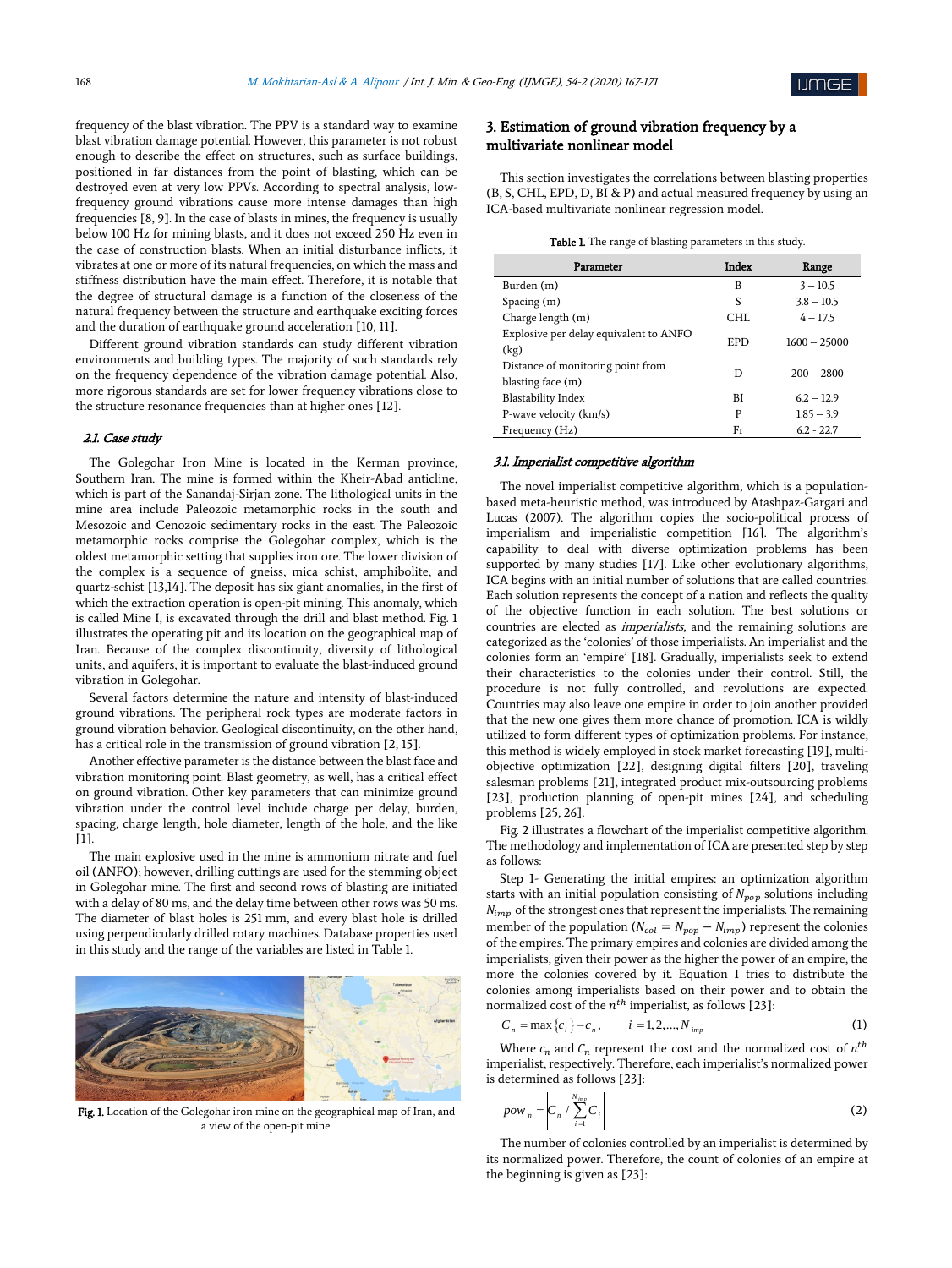$ColEmp_n = \text{round}(pow_n \times N_{col})$  (3)



Fig. 2. Flowchart of the imperialist competitive algorithm.

Where,  $\text{ColEmp}_n$  is the starting number of colonies of the  $n^{th}$  empire determined in the whole colony population randomly.

Step 2- Assimilation process: The colony can move toward the imperialist on a different socio-political axis like culture and language. The colony can approach the imperialist by  $x$  units while  $x$  stands for a random number with a uniform distribution

Step 3- Revolution: The operator diversifies ICA to examine new regions. The mechanism protects the algorithm from being trapped in local optima [27]. Therefore, each iteration selects the weakest colony and randomly replaces it with a new one.

Step 4- Imperialist and a colony substitution: A colony can reach the position where the cost function is less than that of its imperialist. When this happens, the colony and imperialist replace their position.

Step 5- Calculating the total power of an empire: It is obtained based on the power of its imperialist country; while, the powers of its individual colonies also have an important influence, which is relatively insignificant. Therefore, the total cost of an empire is as [17]:

$$
TC_n = \text{cost}(imperialist_n) + \xi \text{mean}(\text{cost}(colories of empire_n))
$$
 (4)

Where TC represents the total cost of the  $n<sup>th</sup>$  empire and ξ stands for the positive number that is considered less than 1.

Step 6- Imperialistic competition: In order to model the competition, one of the weakest colonies of the weakest empires is selected, and competition is triggered among all empires to control this colony. This chance of each colony to possess each empire is relative to the total power. The normalized total cost of each empire is determined as [17]:

$$
NTC_n = \max\left\{TC_i\right\} - TC_n \qquad i = 1, 2, ..., N_{imp} \tag{5}
$$

Where  $TC_n$  and  $NTC_n$  represent the total cost and the normalized total cost of the  $n<sup>th</sup>$  empire, respectively. Now, the chance of possession for each empire is given by [17]:

$$
p_n = \left| NTC_n / \sum_{i=1}^{N_{\text{imp}}} NTC_i \right| \tag{6}
$$

Vector  $P$  is formed to determine the share of each empire of the noted colonies, as follows [17]:

$$
P = [p_1, p_2, p_3, ..., p_{N_{\text{imp}}}]
$$
\n(7)

Afterward, vector  $R$  equal to P in size is created, of which the elements are some uniformly distributed random numbers between 0 and 1.

$$
R = [r_1, r_2, r_3, ..., r_{imp}], \t r_1, r_2, r_3, ..., r_{imp} \sim U(0,1)
$$
 (8)

Then, vector  $D$  is formed by subtracting  $R$  from  $P$ .

$$
D = P - R = \left[d_1, d_2, d_3, \dots, d_{N_{imp}}\right] = \left[p_1 - r_1, p_2 - r_2, p_3 - r_3, \dots, p_{N_{imp}} - r_{N_{imp}}\right]
$$
 (9)

Based on vector  $D$ , the colonies subject to an empire of which the corresponding index in D is highest will win the possession competition [17].

Step 7- Removing the empires without power: Empires without power will not survive in the imperialistic competition, and their colonies are taken by other empires. Here, an empire falls when all its colonies are lost [17].

Step 8- Stopping criteria: When no iteration remains, or only one empire controls the whole world, the algorithm stops.

#### 3.2. Estimating frequency using ICA

The Fr prediction models were developed using the ICA optimization technique. The new nonlinear estimation model was proposed. ICA has used to determine the nonlinear model coefficients. A method that is appropriate for this procedure is called the nonlinear least-squares fitting. This process minimizes the value of the Mean Squared Error (MSE) of the difference between estimated and measured values. The MSE was selected as the objective function to be decreased to its minimum value. The objective function (MSE) is as follows:

Minimize 
$$
\frac{1}{n} \sum_{i=1}^{n} (Fr_{Est} - Fr_{Meas})^2
$$
 (10)

 $F_{\text{Theo}}$  is the observed and measured  $F_{\text{r}}$ ,  $F_{\text{Test}}$  is the estimated  $F_{\text{r}}$  using the model, and  $n$  is the number of observations. In fact, in the ICA model, the fitness function is the total error given by equation (10), which should be minimized, and so it can be written in an extended form with following notations as:

Minimize 
$$
\sum_{i=1}^{n} (|k_0 + k_1 \times B_i^{-k_2} \times S_i^{-k_3} \times CHL_i^{-k_4} \times EPD_i^{-k_5} \times D_i^{-k_6} \times BI_i^{-k_7} \times P_i^{-k_8}| - Fr_{\text{max}})^2
$$
 (11)

Different variables related to the equation (11) were introduced in previous sections. The estimated Fr, Fr<sub>Est</sub> values are as follows:

$$
Fr_{Es} = \left| k_0 + k_1 \times B_i^{k_2} \times S_i^{k_3} \times CHL_i^{k_4} \times EPD_i^{k_5} \times D_i^{k_6} \times BI_i^{k_7} \times P_i^{k_8} \right| \tag{12}
$$

In order to use the ACI optimization method, in this work, the C++ program was used to model and estimate Fr. Afterward, the optimized values were achieved for the constants of nonlinear regression. Based on the analysis, the optimum equation obtained from ACI-based is formulated in equation 13.

$$
Fr_{Est_{\text{ECA}}} = \begin{vmatrix} 7.438 + 309.893 \times B_i^{3.711} \times S_i^{1.491} \times CHL_i^{19.951} \\ \times EPD_i^{-11.282} \times D_i^{0.649} \times BI_i^{-0.068} \times P_i^{2.547} \end{vmatrix}
$$
(13)

The same data were used to estimate  $Fr$  by using the multivariate linear regression model, which is commonly used for such problems. To obtain the constants coefficients, all 20 sets of data were transferred in the Microsoft Excel program, and their relationship was found to be as:  $Fr_{Est_{MVLRM}} = -3.198 - 0.005B - 1.495S + 0.872CHL$ 

$$
-0.011EPD + 1.196D - 0.759BI + 2.944P \tag{14}
$$

A comparison of the measured and estimated outputs from the ICAbased model and the MVLRM are presented in Fig. 3. The diagonal index line indicates the perfect goodness of fit. As shown by the result, the estimated inflections are coincident to the measured ones. The coefficient of correlation was high for the proposed ACI-based estimator in comparison to the MVLRM and provided a better prediction of Fr for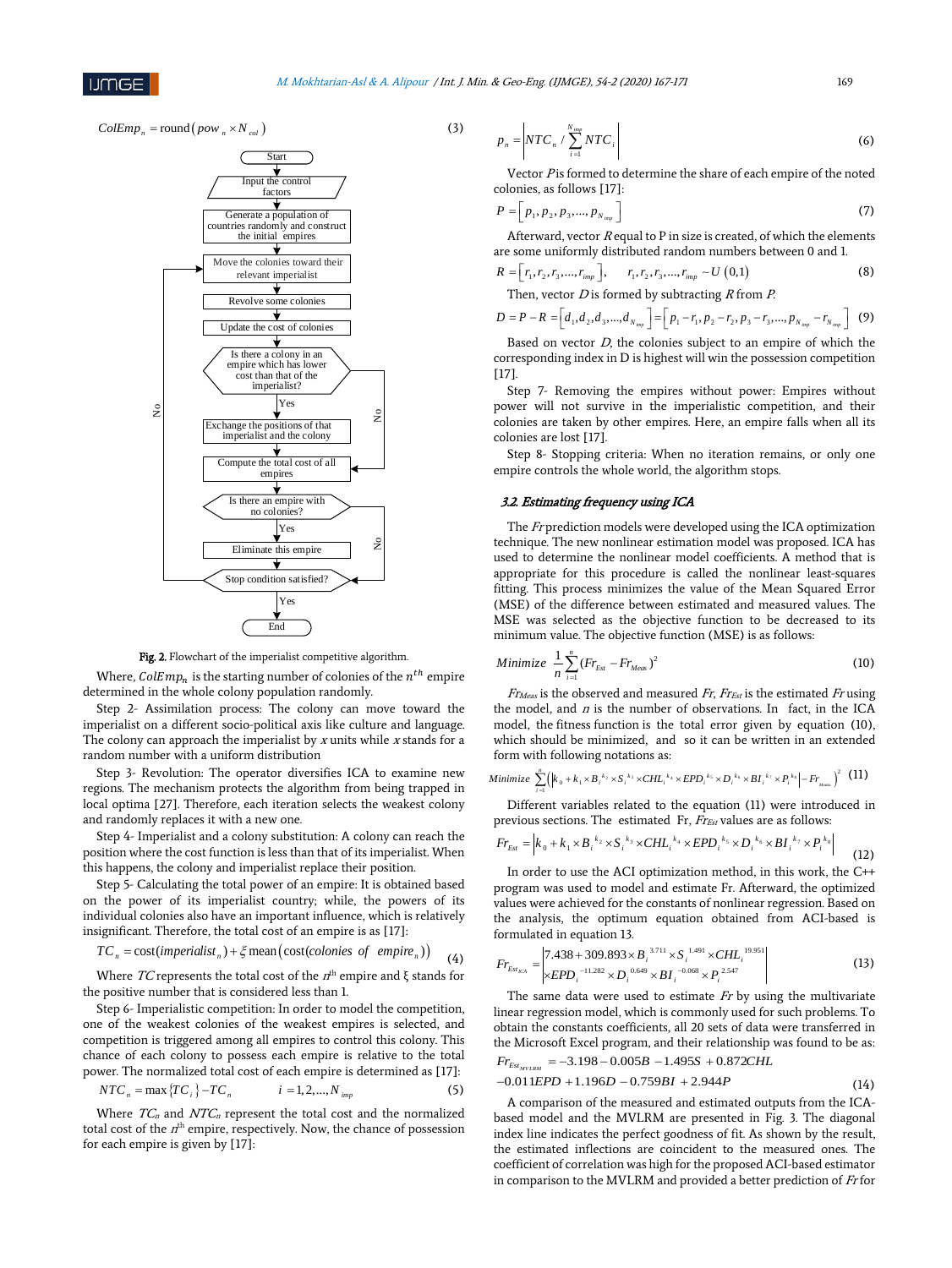

the case study. The distribution of event points around the regression diagonal index line is more scattered for the MVLRM.



Fig. 3. Correlation between the measured and estimated frequency values for the ACI and MVLRM models.

#### 3.3. Results and discussion

The performance of different predictor models can be controlled by the Route Mean Square Error (RMSE), Variance Absolute Relative Error (VARE), Median Absolute Error (MEDAE), Mean Absolute Percentage Error (MAPE), and Variance Account for (VAF). The formulation of these indices can be found in Table 2.

The ACI-based model with a higher determination coefficient and VAF value as well as lower RMSE, VARE, MEDAE, and MAPE values show a better performance. The results of the assessment, according to the statistical goodness criteria for the mentioned regressions, are presented in Table 3.

Table 2. Statistical criteria controlling the performance of estimator models.

| Statistical criteria                        | Formulation                                                                                                                              |
|---------------------------------------------|------------------------------------------------------------------------------------------------------------------------------------------|
| Route Mean Square Error,<br>(RMSE)          | $RMSE = \sqrt{\frac{1}{n}} \times \sum_{i=1}^{n} (Fr_{Meas} - Fr_{Est})^2$                                                               |
| Variance Absolute Relative Error.<br>(VARE) | $VARE = \text{var}\left(\left \frac{Fr_{\text{Meas}} - Fr_{\text{Esi}}}{Fr}\right \right) \times 100$                                    |
| Median Absolute Error,<br>(MEDAE)           | $\textit{MEDAE} = \textit{median}\left(\left \frac{\textit{Fr}_{\textit{Meas}} - \textit{Fr}_{\textit{Est}}}{\textit{Fr}}\right \right)$ |
| Mean absolute percentage error,<br>(MAPE)   | $MAPE = \frac{1}{n} \times \sum_{i=1}^{i=n} \left  \frac{Fr_{\text{Meas}}^i - Fr_{\text{Esti}}^i}{Fr_{\text{ex}}^i} \right $             |
| Variance Account for, (VAF)                 | $VAF = \left  1 - \frac{\text{var}(Fr_{\text{Meas}} - Fr_{\text{Est}})}{\text{var}(Fr_{\text{Meas}})} \right  \times 100$                |

| Model                                      | <b>RMSE</b> | <b>VARE</b> | <b>MEDAE</b> | VAF    | <b>MAPE</b> |
|--------------------------------------------|-------------|-------------|--------------|--------|-------------|
| Multivariate linear<br>model               | 1.574       | 1.800       | 0.105        | 89.400 | 13.818      |
| ICA-based multivariate<br>non-linear model | 0.624       | 0.406       | 0.018        | 98.336 | 4.948       |

## 4. Conclusion

Blast vibration standards indicated that the capacity for damage highly depends on the frequencies of blast waves. Different "allowable" vibration intensities are set for different vibration frequencies. The feasible levels are represented based on the peak particle velocity and the dominant frequencies. Explosion engineers should control ground vibrations to make sure that the vibrations remain at permissible levels. This research offered a nonlinear model for dominant wave frequencies by considering rock mass parameters, explosive characteristics, and the blast design. The imperialist competitive algorithm was used to find the coefficients of the frequency estimator model. Based on the prediction results, the squared correlation coefficient  $(R^2)$  between the observed and predicted values of the proposed model was obtained 0.98, indicating strong conformity between the predicted and actual penetration rates. The ACI-based model with higher VAF as well as lower MAPE, RMSE, VARE values showed a better performance. The output of the proposed model covered the effects of ground vibration frequencies and indicated the permissible peak particle velocity to control the blast. Therefore, the suggested method is capable of being applied in similar cases.

## **REFERENCES**

- [1] Hossaini, S. and Sen G. (2004). Effect of explosive type on particle velocity criteria in ground vibration. Journal of Explosives Engineering, 21(4), 34-36.
- [2] Khandelwal, M. and Singh T.N. (2006). Prediction of blast induced ground vibrations and frequency in opencast mine: A neural network approach. Journal of Sound and Vibration, 289(4), 711-725.
- [3] Bakhshandeh Amnieh, H., Siamaki A., and Soltani S. (2012). Design of blasting pattern in proportion to the peak particle velocity (PPV): Artificial neural networks approach. Safety Science, 50(9), 1913-1916.
- [4] Khandelwal, M. and Singh T.N. (2009). Prediction of blastinduced ground vibration using artificial neural network. International Journal of Rock Mechanics and Mining Sciences, 46(7), 1214-1222.
- [5] Q. Yuan, L. Wu, Qingjun Zuo, and Li B. (2014). Peak particle velocity and principal frequency prediction based on RS-FNN comprehension method for blasting vibration. Electronic Journal of Geotechnical Engineering, 19, 10043-10056.
- [6] Singh, T. and Singh V. (2005). An intelligent approach to prediction and control ground vibration in mines. Geotechnical & Geological Engineering, 23(3), 249-262.
- [7] Mines, U.S.B.o. and Siskind D. (1980). Structure response and damage produced by ground vibration from surface mine blasting. US Department of the Interior, Bureau of Mines New York.
- [8] Singh, T., Singh A., and Singh C. (1994). Prediction of ground vibration induced by blasting. Indian Min Eng J, 31-34(33), 16.
- [9] Singh, T. (2004). Artificial neural network approach for prediction and control of ground vibrations in mines. Mining Technology, 113(4), 251-256.
- [10] Berta, G. (1994). Blasting-induced vibration in tunnelling. Tunnelling and Underground Space Technology, 9(2), 175-187.
- [11] Adhikari, G. and Singh R. (1989). Structural response to ground vibration from blasting in opencast coal mines. Journal of Mines, Metals & Fuels, 37(4), 135-138.
- [12] Singh, T.N. and Verma A.K. (2010). Sensitivity of total charge and maximum charge per delay on ground vibration. Geomatics, Natural Hazards and Risk, 1(3), 259-272.
- [13] Saeidi, O., Torabi S.R., Ataei M., and Rostami J. (2014). A stochastic penetration rate model for rotary drilling in surface mines. International Journal of Rock Mechanics and Mining Sciences, 68, 55-65.
- [14] Kamkar-Rouhani, A. and Hojat A.). Determination of groundwater and geological factors using geoelectrical methods to design a suitable drainage system in Gol-e-Gohar iron ore